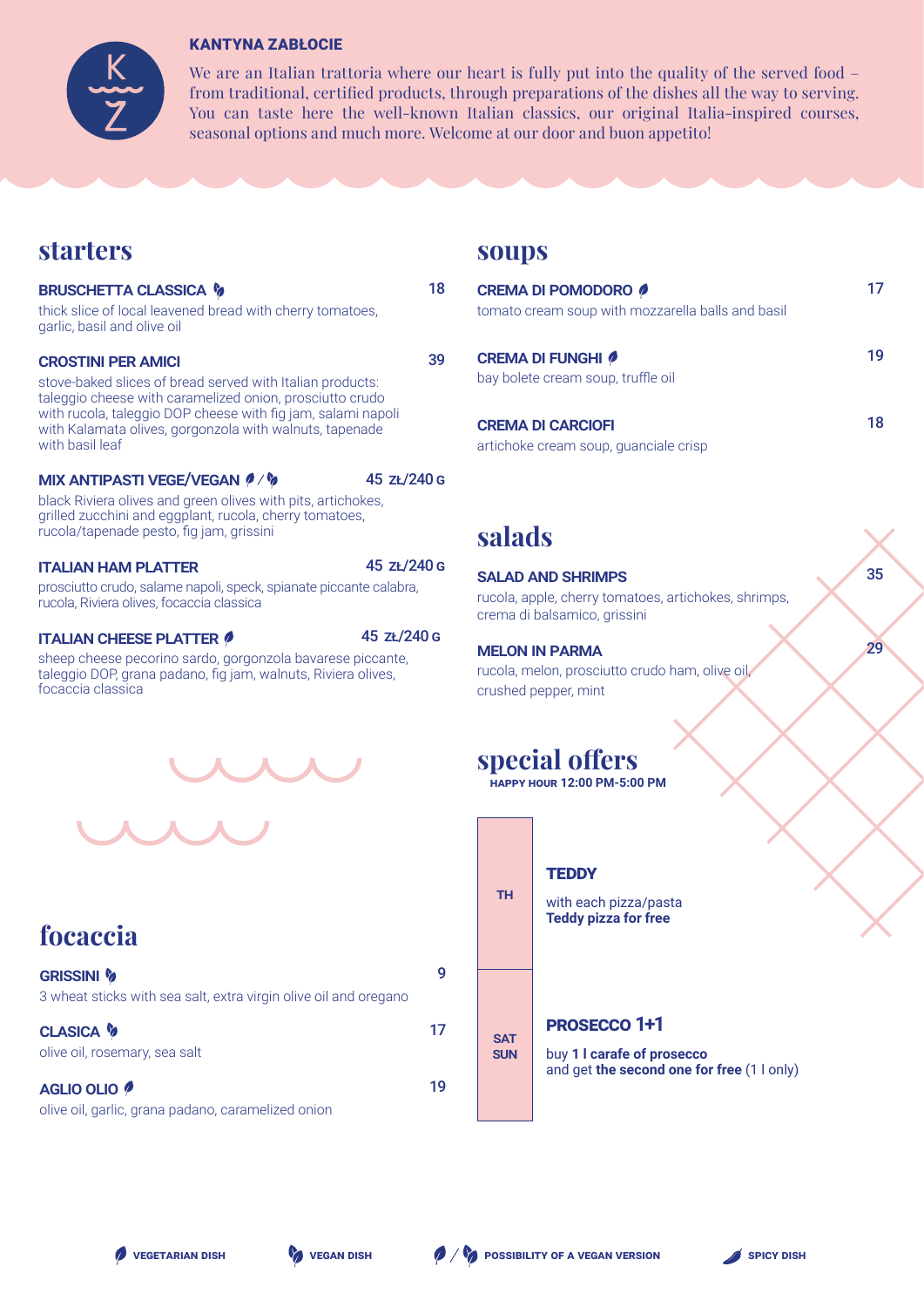# **pizza**

| classiche                                                                                                                                                                                                                                      |          | <b>PECORA NERA</b><br>tomatoes, garlic, black olives, anchois, caper; served at                                                                                             |
|------------------------------------------------------------------------------------------------------------------------------------------------------------------------------------------------------------------------------------------------|----------|-----------------------------------------------------------------------------------------------------------------------------------------------------------------------------|
| <b>MARGHERITA</b> <i><b>P</b></i><br>tomatoes, mozzarella fior di latte                                                                                                                                                                        | 27       | stove: sun dried tomatoes, sheep's cheese pecorino sa<br>parsley                                                                                                            |
| <b>MARINARA</b><br>tomatoes, garlic, oregano, anchois, capers                                                                                                                                                                                  | 25       | <b>GAMBERO ROSSO</b><br>tomatoes, mozzarella fior di latte, shrimps, garlic, chilli,<br>served after stove: parsley                                                         |
| <b>CAPRICCIOSA</b><br>tomatoes, mozzarella fior di latte, prosciutto cotto ham,<br>champignons, oregano                                                                                                                                        | 32       | <b>CAPRA NELL'ORTO 0</b><br>tomatoes, garlic, taleggio DOP, grilled pepper, grilled eg<br>capers, kalamata olives, served after stove: parsley                              |
| <b>FORMAGGIO ROSSO 0</b><br>tomatoes, mozarella fior di latte, mascarpone, gorgonzola<br>bavarese piccante, grana padano<br><b>PARMA</b><br>tomatoes, mozzarella fior di latte, prosciutto crudo ham,<br>rucola, grana padano heese, olive oil | 36<br>39 | <b>GORGONZOLETTA</b><br>tomatoes, mozzarella fior di latte, garlic, black olives, gorg<br>bavarese piccante; served after stove: caramelized onio<br>fresh spinach, walnuts |
|                                                                                                                                                                                                                                                |          | bianche                                                                                                                                                                     |
| <b>rosso</b>                                                                                                                                                                                                                                   |          | <b>VERDURE AL LIMONE 0</b><br>mozzarella fior di latte cheese, courgette, artichokes,<br>lemon pepper                                                                       |
| <b>ALLA CAPONATA &amp;</b><br>tomatoes, garlic, grilled pepper, grilled eggplant, capers,<br>black olives, added after stove: parsley                                                                                                          | 29       | <b>ROMANESKA</b> 0<br>sour cream with parmesan, mozzarella fior di latte chee<br>potato slices, rosemary, garlic                                                            |
| <b>SPECKTACOLARE</b><br>tomatoes, garlic, taleggio DOP cheese, speck ham, grilled<br>zucchini, red onion, black olives                                                                                                                         | 35<br>35 | <b>TARTUFO CREMOSO</b><br>pasta truflowa, ser mozzarella fior di latte, spianata cal<br>piccante, ser mascarpone, po piecu: rukola                                          |
| AGRESSIVA<br>tomatoes, mozzarella fior di latte, spianate piccante calabra,<br>garlic, oregano                                                                                                                                                 |          | <b>FUNGHINO</b><br>taleggio DOP cheese, Bay Boletes, fresh thyme, garlic,                                                                                                   |
| <b>MADDALENA 0</b><br>tomatoes, mozzarella fior di latte, garlic; served after stove:<br>rucola, roasted cherry tomatoes                                                                                                                       | 31       | grana padano cheese, parsley, black pepper<br><b>PORCELLINO</b><br>mozzarella fior di latte, Italian sausage salsiccia, champ                                               |
| <b>VEGETARIANO %</b><br>tomatoes, artichokes, bell pepper, black olives, garlic                                                                                                                                                                | 28       | garlic, chili pepper, after oven: spinach, grana padano d<br>black pepper                                                                                                   |
| <b>PADRONE DELICATO</b><br>tomatoes, mozzarella fior di latte, delicate salame napoli,<br>black olives, oregano                                                                                                                                | 35       | <b>PISTAFICO <i></i></b><br>mozzarella fior di latte, taleggio DOP cheese, gorgonzo<br>bavarese piccante, mascarpone, served after oven: fig<br>rucola, pistachios          |
| <b>VEGETARIAN DISH</b><br><b>VEGAN DISH</b>                                                                                                                                                                                                    |          | <b>O</b> / <b>V</b> POSSIBILITY OF A VEGAN VERSION<br><b>SPICY DISH</b>                                                                                                     |

| <b>PECORA NERA</b>                                                                                                                                          | 37 |
|-------------------------------------------------------------------------------------------------------------------------------------------------------------|----|
| tomatoes, garlic, black olives, anchois, caper; served after<br>stove: sun dried tomatoes, sheep's cheese pecorino sardo,<br>parsley                        |    |
| <b>GAMBERO ROSSO</b>                                                                                                                                        | 39 |
| tomatoes, mozzarella fior di latte, shrimps, garlic, chilli,<br>served after stove: parsley                                                                 |    |
| <b>CAPRA NELL'ORTO 0</b>                                                                                                                                    | 33 |
| tomatoes, garlic, taleggio DOP, grilled pepper, grilled eggplant,<br>capers, kalamata olives, served after stove: parsley                                   |    |
| <b>GORGONZOLETTA 0</b>                                                                                                                                      | 37 |
| tomatoes, mozzarella fior di latte, garlic, black olives, gorgonzola<br>bavarese piccante; served after stove: caramelized onion,<br>fresh spinach, walnuts |    |
|                                                                                                                                                             |    |
| bianche                                                                                                                                                     |    |
| <b>VERDURE AL LIMONE 0</b>                                                                                                                                  | 29 |
| mozzarella fior di latte cheese, courgette, artichokes,<br>lemon pepper                                                                                     |    |
| <b>ROMANESKA</b> 0                                                                                                                                          | 27 |
| sour cream with parmesan, mozzarella fior di latte cheese,<br>potato slices, rosemary, garlic                                                               |    |
| <b>TARTUFO CREMOSO</b>                                                                                                                                      | 39 |
| pasta truflowa, ser mozzarella fior di latte, spianata calabra<br>piccante, ser mascarpone, po piecu: rukola                                                |    |
| <b>FUNGHINO</b>                                                                                                                                             | 37 |
| taleggio DOP cheese, Bay Boletes, fresh thyme, garlic,<br>grana padano cheese, parsley, black pepper                                                        |    |
| <b>PORCELLINO</b>                                                                                                                                           | 37 |
| mozzarella fior di latte, Italian sausage salsiccia, champignons,<br>garlic, chili pepper, after oven: spinach, grana padano cheese,<br>black pepper        |    |
| <b>PISTAFICO 0</b>                                                                                                                                          | 37 |
|                                                                                                                                                             |    |

mozzarella fior di latte, taleggio DOP cheese, gorgonzola bavarese piccante, mascarpone, served after oven: fig jam, rucola, pistachios

#### mozzarella fior di latte

Italian mozzarella originating in Agerola – a small commune in Campania. Mainly produced by local craftsmen. Its manufacturing process traditionally begins with adding the rennet to the fresh cow's milk. Thus created cruds are then chopped, put into boiling water and mixed until they melt into a stretchy matter.

#### salsiccia puro

Italian sausage produced in the Treviso region from the highest quality lean pork and finely ground pork belly pieces. Stuffed in a natural intestinal casing. The traditional production process ensures that this meat snack keeps its unique, extraordinary taste.

#### pecorino sardo

Pecorino Romano is an Italian rennet cheese traditionally produced from sheep's milk that has a minimum 8-month maturation period. It is a hard sheep's cheese with a distinctive, pungent taste and pleasant yet intense aroma. Pecorino Romano DOP contains high percentage of fat in dry matter and is one of the hardest Italian types of cheese.

#### gorgonzola bavarese piccante

Mild cow's milk gorgonzola cheese with a definite spicy flavor and medium firm texture. It ripens for 60 days.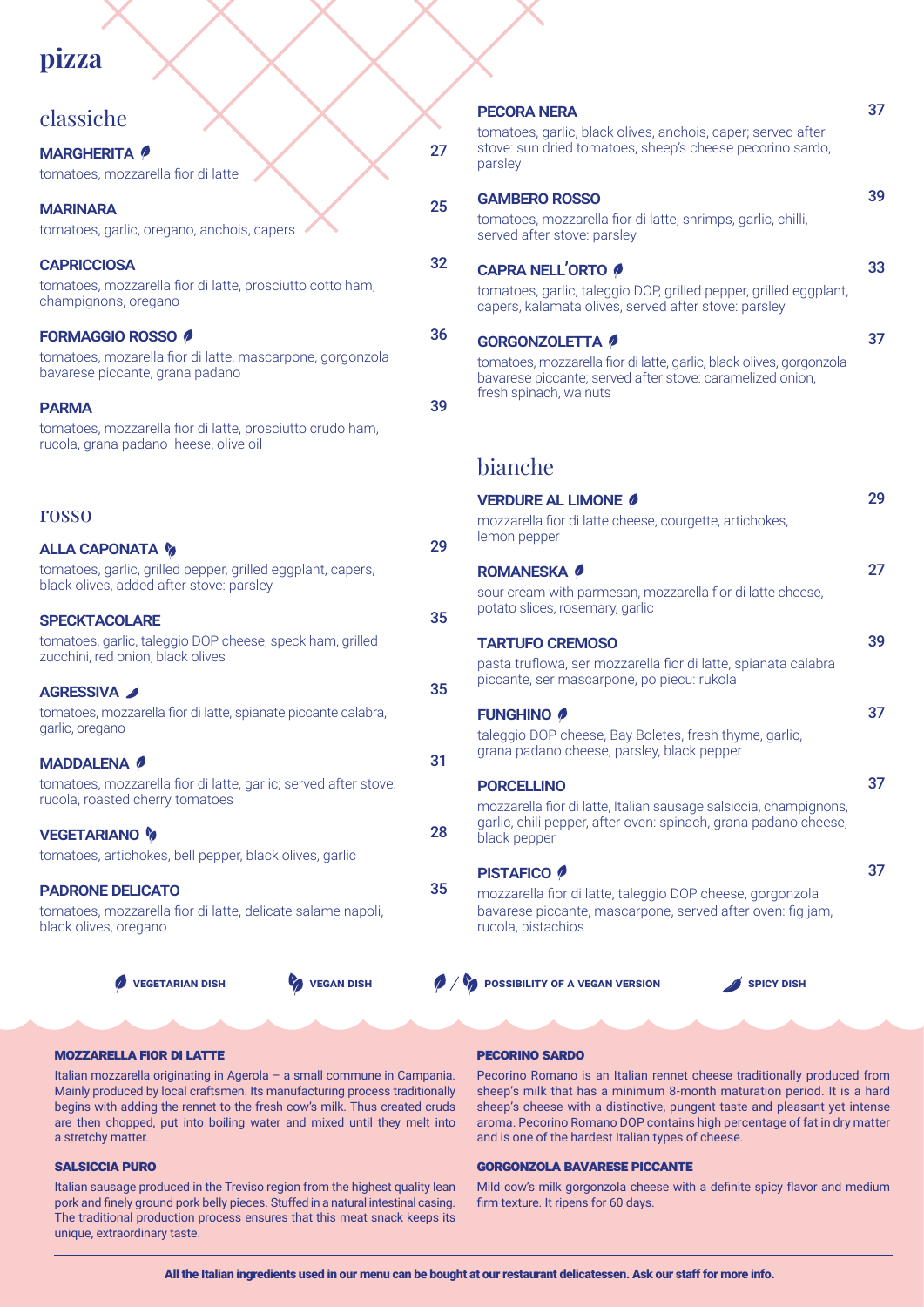# **pizza**

## calzone

| <b>TIPICO</b>                                                                                |  |
|----------------------------------------------------------------------------------------------|--|
| tomatoes, mozzarella fior di latte, champignons, prosciutto<br>cotto ham, grilled red pepper |  |
| <b>MUCCA GOAT 0</b>                                                                          |  |

tomatoes, taleggio DOP, grilled: zucchini, red pepper, eggplant

## **pasta**

| <b>PASTA CON PESTO 0</b><br>tagliatelle, homemade rucola pesto (rucola, grana padano<br>cheese, pine nuts, garlic, lime juice, olive oil)<br><b>BOLOGNESE</b><br>spaghetti-type pasta, tomato sauce, beef, carrot, parsley root,<br>onion, parsley, grana padano cheese<br><b>CARBONARA</b><br>spaghetti-type pasta, guanciale*, egg, grana padano cheese,<br>parsley<br><b>GNOCCHI QUATTRO FORMAGGI @</b><br>gnocchi, gorgonzola piccante, taleggio DOP, pecorino sardo,<br>grana padano, black pepper<br><b>GNOCCHI ALLA SALSICCIA</b><br>gnocchi, bay bolete, Italian sausage - salsiccia, grana padano<br>cheese, sour cream, garlic, onion, parsley<br>31<br><b>PASTARTUFO</b><br>tagliatelle pasta, prosciutto cotto, truffle paste, sour cream,<br>courgette, pecorino sardo, garlic, onion, parsley<br><b>SPAGHETTI GAMBERETTI</b><br>spaghetti, shrimps, garlic, olive oil, butter, white wine, chili,<br>parsley, lime | <b>AGLIO OGLIO &amp;</b><br>spaghetti, garlic, chili pepper, parsley | 19 |
|----------------------------------------------------------------------------------------------------------------------------------------------------------------------------------------------------------------------------------------------------------------------------------------------------------------------------------------------------------------------------------------------------------------------------------------------------------------------------------------------------------------------------------------------------------------------------------------------------------------------------------------------------------------------------------------------------------------------------------------------------------------------------------------------------------------------------------------------------------------------------------------------------------------------------------|----------------------------------------------------------------------|----|
|                                                                                                                                                                                                                                                                                                                                                                                                                                                                                                                                                                                                                                                                                                                                                                                                                                                                                                                                  |                                                                      | 27 |
|                                                                                                                                                                                                                                                                                                                                                                                                                                                                                                                                                                                                                                                                                                                                                                                                                                                                                                                                  |                                                                      | 28 |
|                                                                                                                                                                                                                                                                                                                                                                                                                                                                                                                                                                                                                                                                                                                                                                                                                                                                                                                                  |                                                                      | 35 |
|                                                                                                                                                                                                                                                                                                                                                                                                                                                                                                                                                                                                                                                                                                                                                                                                                                                                                                                                  |                                                                      | 29 |
|                                                                                                                                                                                                                                                                                                                                                                                                                                                                                                                                                                                                                                                                                                                                                                                                                                                                                                                                  |                                                                      | 35 |
|                                                                                                                                                                                                                                                                                                                                                                                                                                                                                                                                                                                                                                                                                                                                                                                                                                                                                                                                  |                                                                      |    |
|                                                                                                                                                                                                                                                                                                                                                                                                                                                                                                                                                                                                                                                                                                                                                                                                                                                                                                                                  |                                                                      | 39 |

# **bambini**

33

29

**for the little ones**

| <b>PASTA DI POMODORINI</b>                                                        | 15 |
|-----------------------------------------------------------------------------------|----|
| tagliatelle, tomato sauce, mozzarella                                             |    |
| <b>TEDDY PIZZA 0</b>                                                              |    |
| tomato sauce, mozzarella fior di latte, olives eyes, tomato<br>nose, salami smile |    |
| <b>CREMINI</b> <i>O</i>                                                           | 13 |
| tomato soup with noodles                                                          |    |
| desserts                                                                          |    |
|                                                                                   |    |

# **desserts**

| <b>BROWNIE</b><br>with runny chocolate and ice cream | 21 |
|------------------------------------------------------|----|
| <b>ITALIAN TIRAMISU</b>                              | 19 |
| <b>CANNOLI</b>                                       | 19 |
| with ricotta cheese, pistachios, lime                |    |

# **lunch of the day**

### soup and main dish of your choice

Served from Monday to Friday between 12:30 pm and 5:00 pm or as long as stocks last. Ask our staff about the current lunch menu or check it on our Facebook or Instagram.

25



#### **GUANCIALE**

Pork cheek – the rind is rubbed with salt and spices (usually ground pepper, thyme or fennel, sometimes garlic) and cured for around three weeks or till 30% loss of its original mass. Its taste is stronger than other pork products like pancetta and its consistency is smoother and more delicate. During the heat treatment the fat melts which gives the dishes and sauces deep flavor and buttery texture.

#### **SPECK**

Salt, pepper, bay leaves, juniper berries in a month-old marinade. Then it got through a weeklong smoking using beech wood. This is Speck. We serve it fresh or baked with pizza.

#### spianata calabra piccante

Spicy Italian maturing salami from the Calabria region made from carefully selected pork cuts with addition of the Italian pepperoncino pepper with the 50/70-day maturation period. The pepperoncino pepper, well-liked and -known in the southern regions of Italy, gives spianata a distinctive red colour and very spicy, but well-balanced taste.

#### taleggio dop

Cheese made of cows' milk grazed in Lombardian Bergamo Valley and produced consistently since the 10th century. Greasy, mould-ripened with strong aroma. It is marked under the DOP – Protected Designation of Origin.